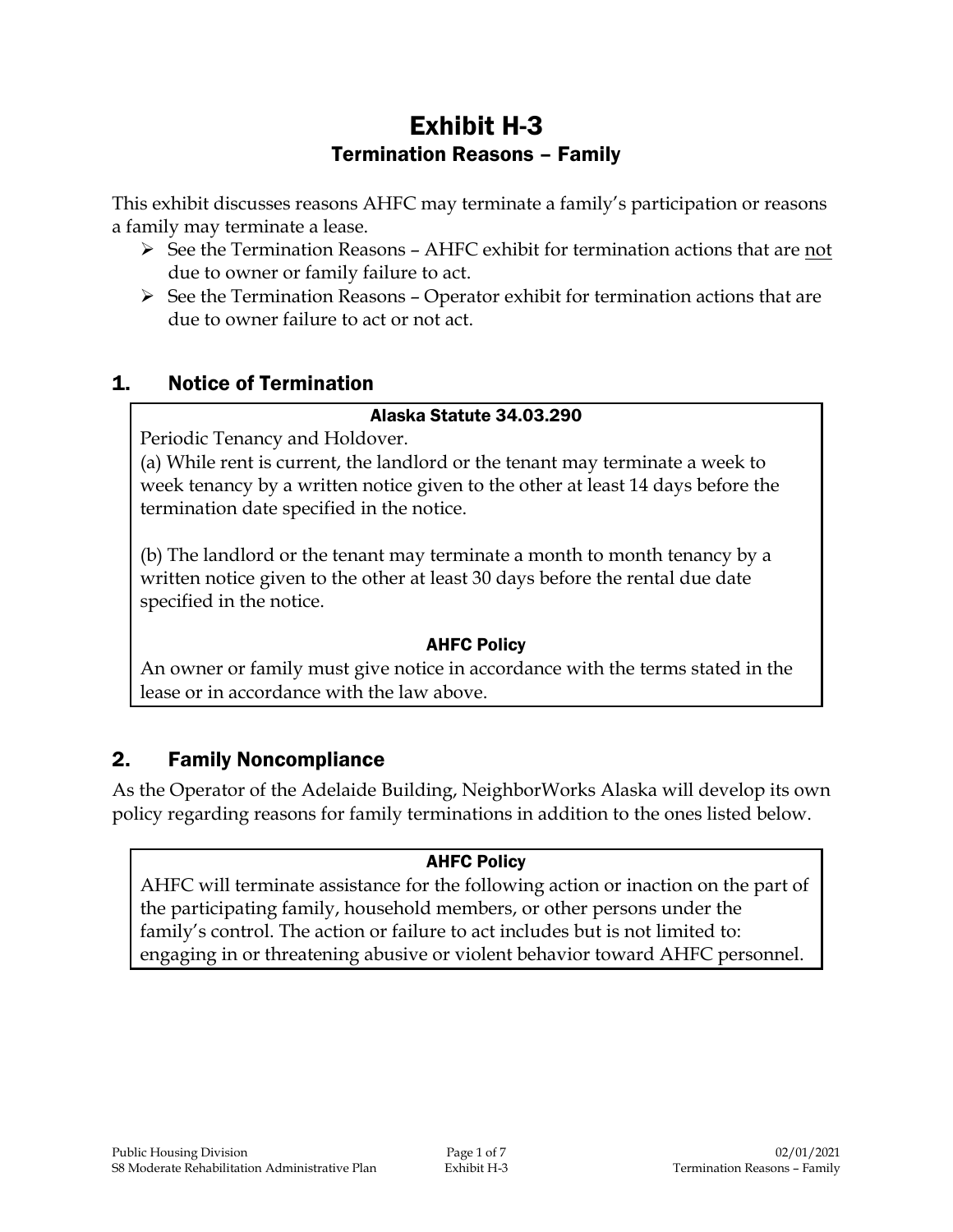#### 2.A Absence from the Unit

#### HUD Handbook 4350.3, Chapter 6

Section 6-9(B)(2) Extended absence or abandonment.

As part of a property's house rules, owners may establish rules specifying when tenants give up their right to occupancy because of their extended absence or abandonment of the unit. Under these rules, owners may initiate action to terminate tenancy in response to an extended absence or abandonment of the unit by the tenant or individual listed on the lease for that unit.

a. Owner discretion. The decision to establish rules regarding extended absence or abandonment of a unit as part of a property's house rules rests solely with the owner.

b. Requirements and guidelines. If owners elect to establish such rules, they must be consistent with the requirements and guidelines listed below:

(1) Rules regarding extended absence and abandonment must be consistent with state and local law.

(2) Guidelines for rules regarding extended absence from a unit. Owners may establish a house rule defining extended absence as the tenant being absent from the unit for longer than 60 continuous days, or for longer than 180 continuous days for medical reasons. Owners may allow exceptions for extenuating circumstances.

(3) Guidelines for abandonment of a unit. If abandonment of a rental unit is not addressed by state or local law, owners may establish a rule for declaring a unit abandoned. Rules regarding abandonment must be consistent with state and local law regarding nonpayment of rent, specify the actions that the owner will take to contact the tenant, and describe the handling and disposition or any tenant possessions left in the unit.

#### Alaska Statute (AS 34.03.150)

Unless otherwise agreed, the tenant shall occupy the dwelling unit only as a dwelling unit. The rental agreement shall require that the tenant notify the landlord of an anticipated extended absence from the premises in excess of seven days; however, the notice shall be given as soon as reasonably possible after the tenant knows the absence will exceed seven days.

#### Alaska Statute (34.03.230)

(a) When the rental agreement requires the tenant to give notice to the landlord of an anticipated extended absence in excess of seven days as required in AS 34.03.150 and the tenant willfully fails to do so, the landlord may recover an amount not to exceed one and one-half times the actual damages.

(b) During an absence of the tenant in excess of seven days, the landlord may enter the dwelling unit at times reasonably necessary as provided in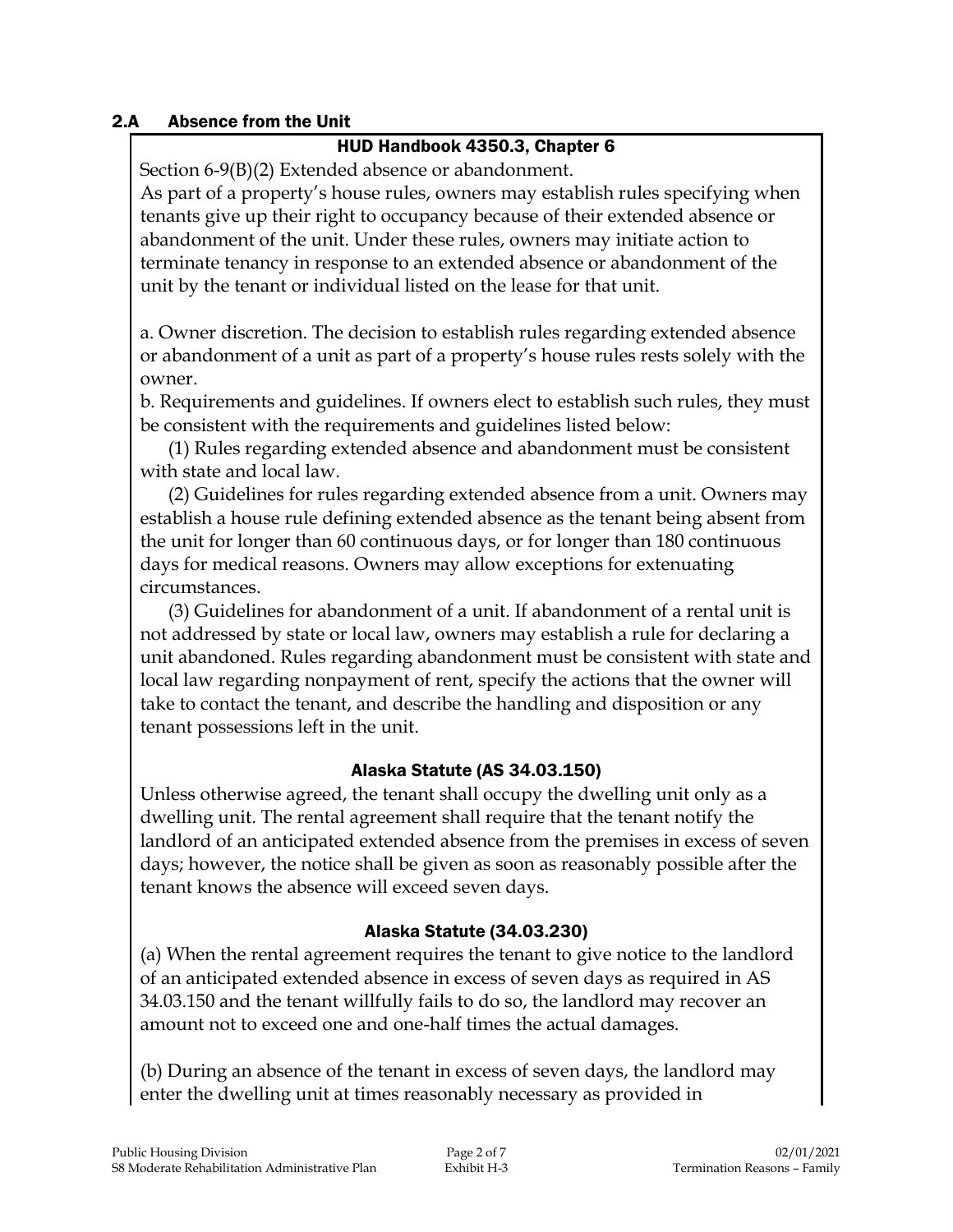AS 34.03.140. The landlord may reenter the dwelling unit and, if there is evidence that the tenant has abandoned the dwelling unit, unless the landlord and tenant have made a specific agreement to the contrary, the landlord may terminate the rental agreement.

## AHFC Policy

A tenant is expected to reside continuously in the dwelling unit and may only be absent for brief periods.

### 2.B Alcohol Abuse

# HUD Regulation 24 CFR 882.518(c)(4)

Terminating assistance for alcohol abusers.

The PHA must establish standards that allow termination of assistance for a family if the PHA determines that a household member's abuse or pattern of abuse of alcohol threatens the health, safety, or right to peaceful enjoyment of the premises by other residents.

# 2.C Drug-Related or Criminal Activity

# HUD Regulation 24 CFR 882.518(c)(1)

Terminating assistance for drug criminals.

(i) The PHA may terminate assistance for drug-related criminal activity engaged in on or near the premises by any tenant, household member, or guest, and any such activity engaged in on the premises by any other person under the tenant's control. In addition, the PHA may terminate assistance if the PHA determines that a household member is illegally using a drug or when the PHA determines that a pattern of illegal use of a drug interferes with the health, safety, or right to peaceful enjoyment of the premises by other residents.

(ii) The PHA must immediately terminate assistance for a family under the program if the PHA determines that any member of the household has ever been convicted of drug-related criminal activity for manufacture or production of methamphetamine on the premises of federally assisted housing.

# HUD Regulation 24 CFR 882.518(c)(2)

Terminating assistance for other criminals.

(i) The PHA must establish standards that allow the PHA to terminate assistance for a family if the PHA determines that any household member is engaged in criminal activity that threatens the health, safety, or right of peaceful enjoyment of the premises by other residents or by persons residing in the immediate vicinity of the premises.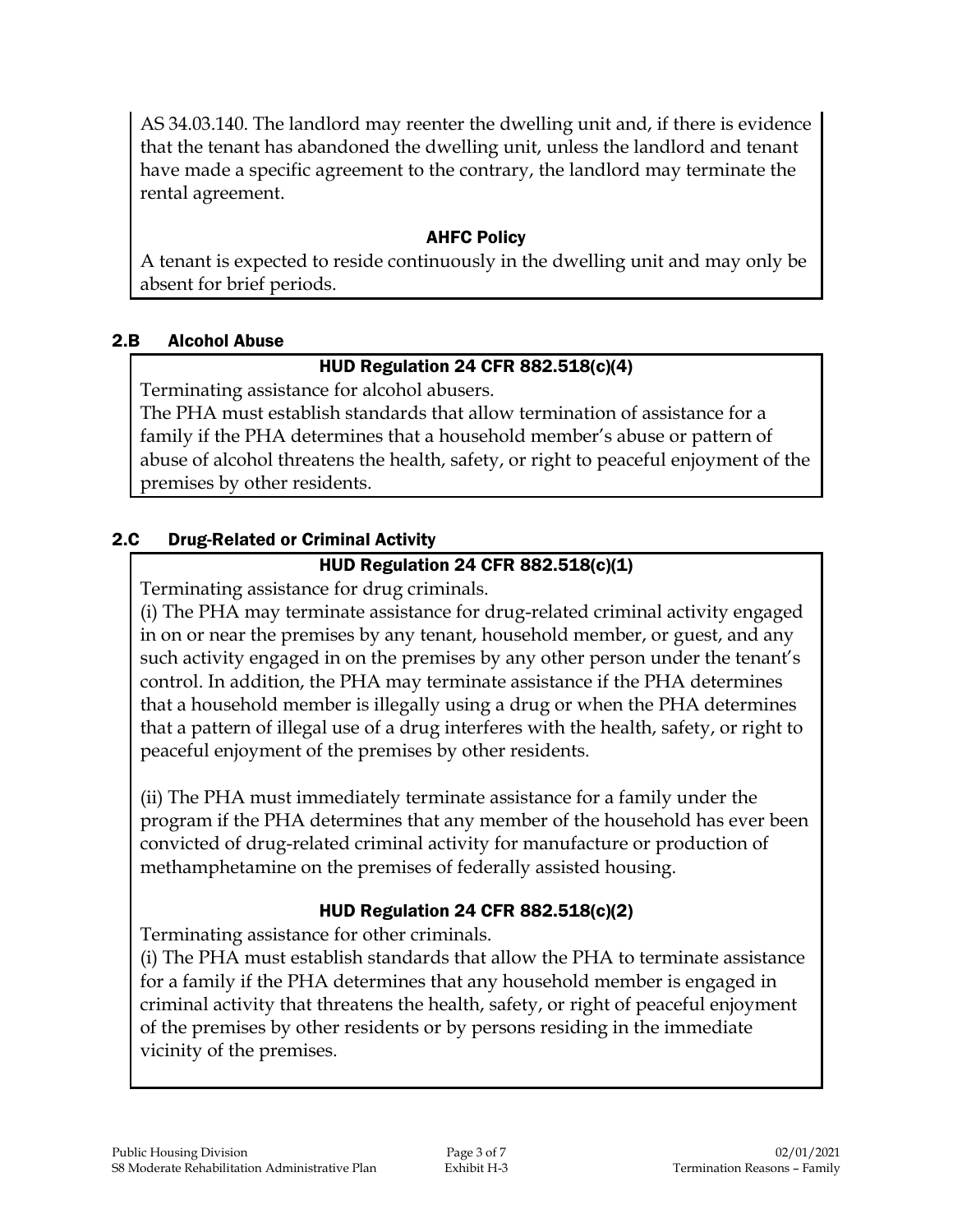(ii) The PHA may terminate assistance for a family if the PHA determines that a member of the household is:

(A) Fleeing to avoid prosecution, or custody or confinement after conviction, for a crime, or attempt to commit a crime, that is a felony under the laws of the place from which the individual flees, or that, in the case of the State of New Jersey, is a high misdemeanor; or

(B) Violating a condition of probation or parole imposed under Federal or State law.

### HUD Regulation 24 CFR 882.518(c)(3)

Evidence of criminal activity.

(i) The PHA may terminate assistance for criminal activity in accordance with this section if the PHA determines, based on a preponderance of the evidence, that a covered person has engaged in the criminal activity, regardless of whether the covered person has been arrested or convicted for such activity.

(ii) See part 5, subpart J, of this title for provisions concerning access to criminal records.

#### 2.D Duplicative Subsidy

#### AHFC Policy

AHFC will terminate assistance to families who:

- 1. Knowingly receiving any other form of federal rental assistance for the same unit.
- 2. Knowingly receiving federal rental assistance for two or more units at the same time ("duplicative subsidy").

#### 2.E Eviction Action

#### HUD Regulation 24 CFR 882.511(e)

All evictions must be carried out through judicial process under State and local law. ''Eviction'' means the dispossession of the Family from the dwelling unit pursuant to State or local court action.

#### 2.F Examination Requirement

#### HUD Regulation 24 CFR 880.607(b)(3)

Material noncompliance.

(ii) Failure of the family to timely submit all required information on family income and composition, including failure to submit required evidence of citizenship or eligible immigration status (as provided by 24 CFR part 5), failure to disclose and verify Social Security Numbers (as provided by 24 CFR part 5), failure to sign and submit consent forms (as provided by 24 CFR part 5), or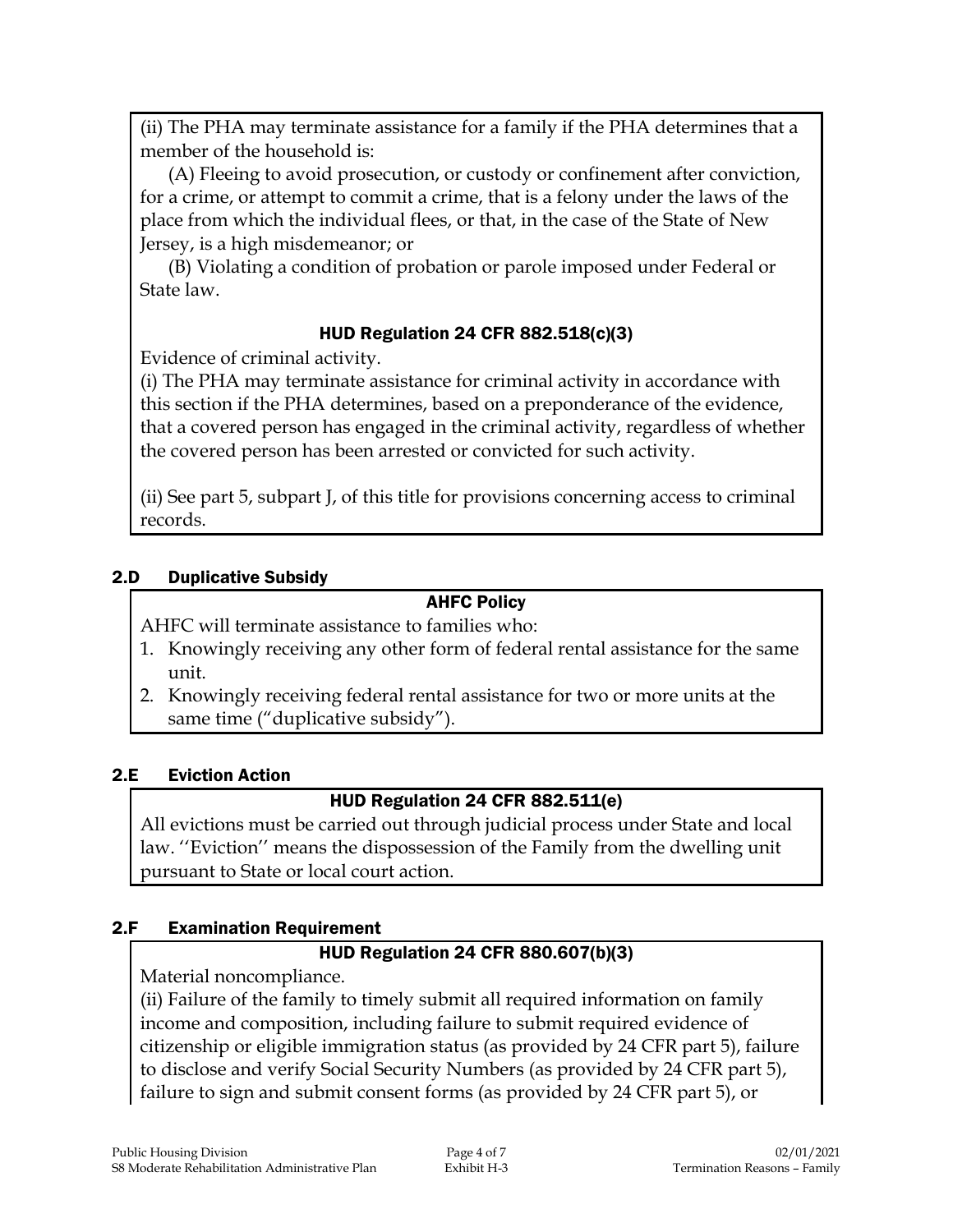knowingly providing incomplete or inaccurate information, shall constitute a substantial violation of the lease.

# HUD Regulation 24 CFR 882.515(c)

Obligation to supply information.

The family must supply such certification, release, information or documentation as the PHA or HUD determine to be necessary, including submission of required evidence of citizenship or eligible immigration status, submission of social security numbers and verifying documentation, submission of signed consent forms for the obtaining of wage and claim information from State Wage Information Collection Agencies, and submissions required for an annual or interim reexamination of family income and composition. See 24 CFR part 5.

### 2.G HQS Failure

### HUD Regulation 24 CFR 982.404(b)

(1) The family is responsible for a breach of the HQS that is caused by any of the following:

(i) The family fails to pay for any utilities that the owner is not required to pay for, but which are to be paid by the tenant;

(ii) The family fails to provide and maintain any appliances that the owner is not required to provide, but which are to be provided by the tenant; or

(iii) Any member of the household or guest damages the dwelling unit or premises (damages beyond ordinary wear and tear).

(2) If an HQS breach caused by the family is life threatening, the family must correct the defect within no more than 24 hours. For other family-caused defects, the family must correct the defect within no more than 30 calendar days (or any PHA-approved extension).

(3) If the family has caused a breach of the HQS, the PHA must take prompt and vigorous action to enforce the family obligations. The PHA may terminate assistance for the family in accordance with § 982.552.

#### Alaska Statue 34.03.220

Noncompliance with rental agreement; failure to pay rent. (a) Except as provided in this chapter,

(1) if the tenant or someone in the tenant's control deliberately inflicts substantial damage to the premises in breach of AS 34.03.120(a)(5), the landlord may deliver a written notice to quit to the tenant under AS 09.45.100 - 09.45.105 specifying the act constituting the breach and specifying that the rental agreement will terminate upon a date that is not less than 24 hours after service of the notice; for purposes of this paragraph, damage to premises is "substantial"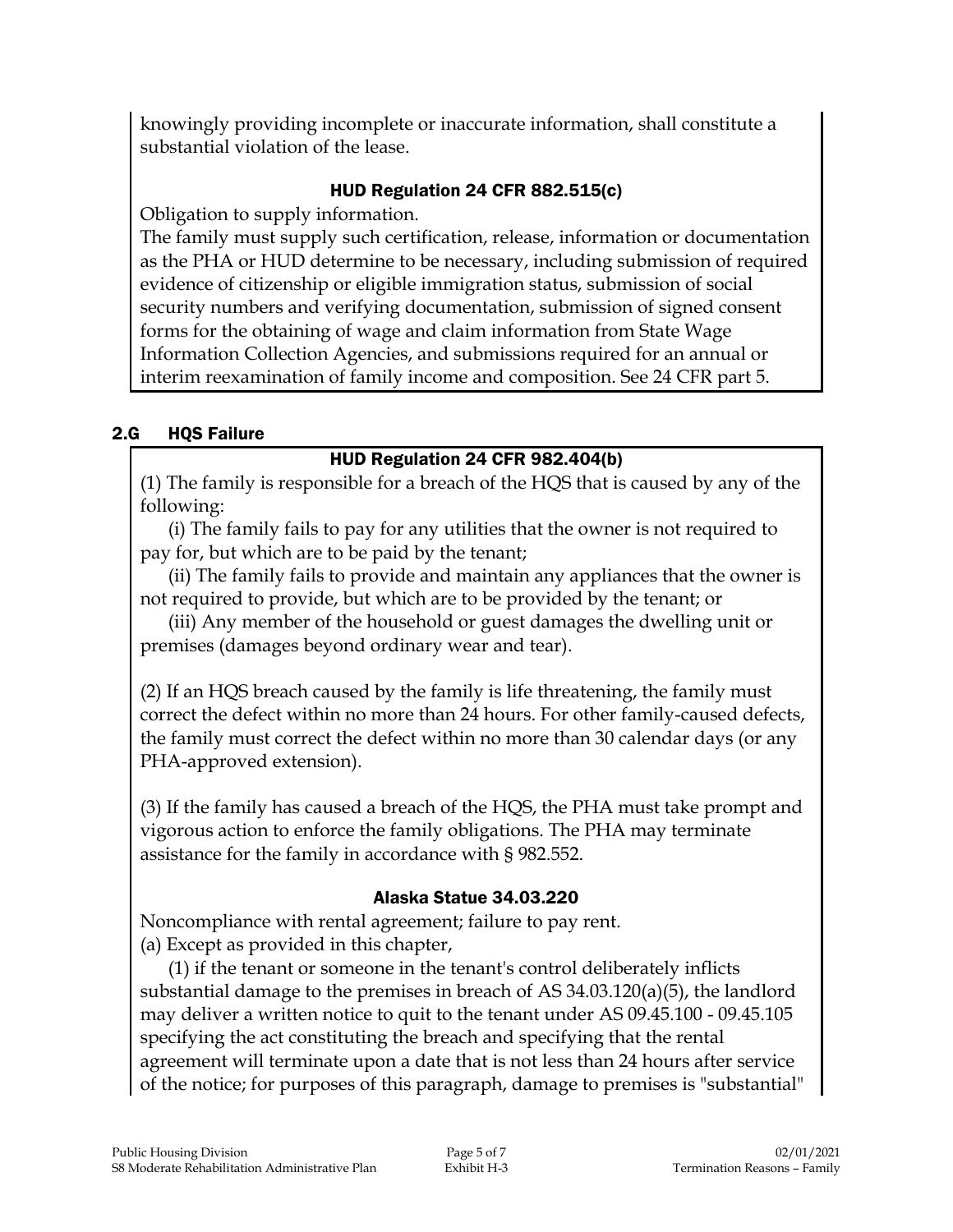if the loss, destruction, or defacement of property attributable to the deliberate infliction of damage to the premises exceeds \$400;

## 2.H HQS Inspection Requirement

#### AHFC Policy

AHFC will terminate family assistance for failure to allow access to the unit or any areas under the family's control after reasonable notice.

#### 2.I Ineligibility Under the Student Rule

# HUD Regulation 24 CFR 982.552(b)

Requirement to deny admission or terminate assistance.

(5) The PHA must deny or terminate assistance if any family member fails to meet the eligibility requirements concerning individuals enrolled at an institution of higher education as specified in 24 CFR 5.612.

# AHFC Policy

See the Student Rule exhibit.

# 2.J Unreported or Under-Reported Income

# PIH Notice 2018-18<sup>1</sup>

Paragraph 16, page 14. Tenant Repayment Agreement. Tenants are required to reimburse the PHA if they were charged less rent than required by HUD's rent formula due to the tenant's underreporting or failure to report income. The tenant is required to reimburse the PHA for the difference between the tenant rent that should have been paid and the tenant rent that was charged. This rent underpayment is commonly referred to as retroactive rent. If the tenant refuses to enter into a repayment agreement or fails to make payments on an existing or new repayment agreement, the PHA **must** terminate the family's tenancy or assistance, or both. HUD does **not** authorize any PHA-sponsored amnesty or debt forgiveness programs.

PHAs are required to determine retroactive rent amount as far back as the PHA has documentation of family unreported income. For example, if the PHA determines that the family has not reported income for a period of five years and only has documentation for the last three years, the PHA is only able to determine retroactive rent for the three years for which documentation is available.

 $\overline{a}$ 

<sup>1</sup> Public and Indian Housing Notice 2018-18 issued October 26, 2018. "Administrative Guidance for Effective and Mandated Use of the Enterprise Income Verification (EIV) System." This notice remains in effect until amended, superseded, or rescinded.